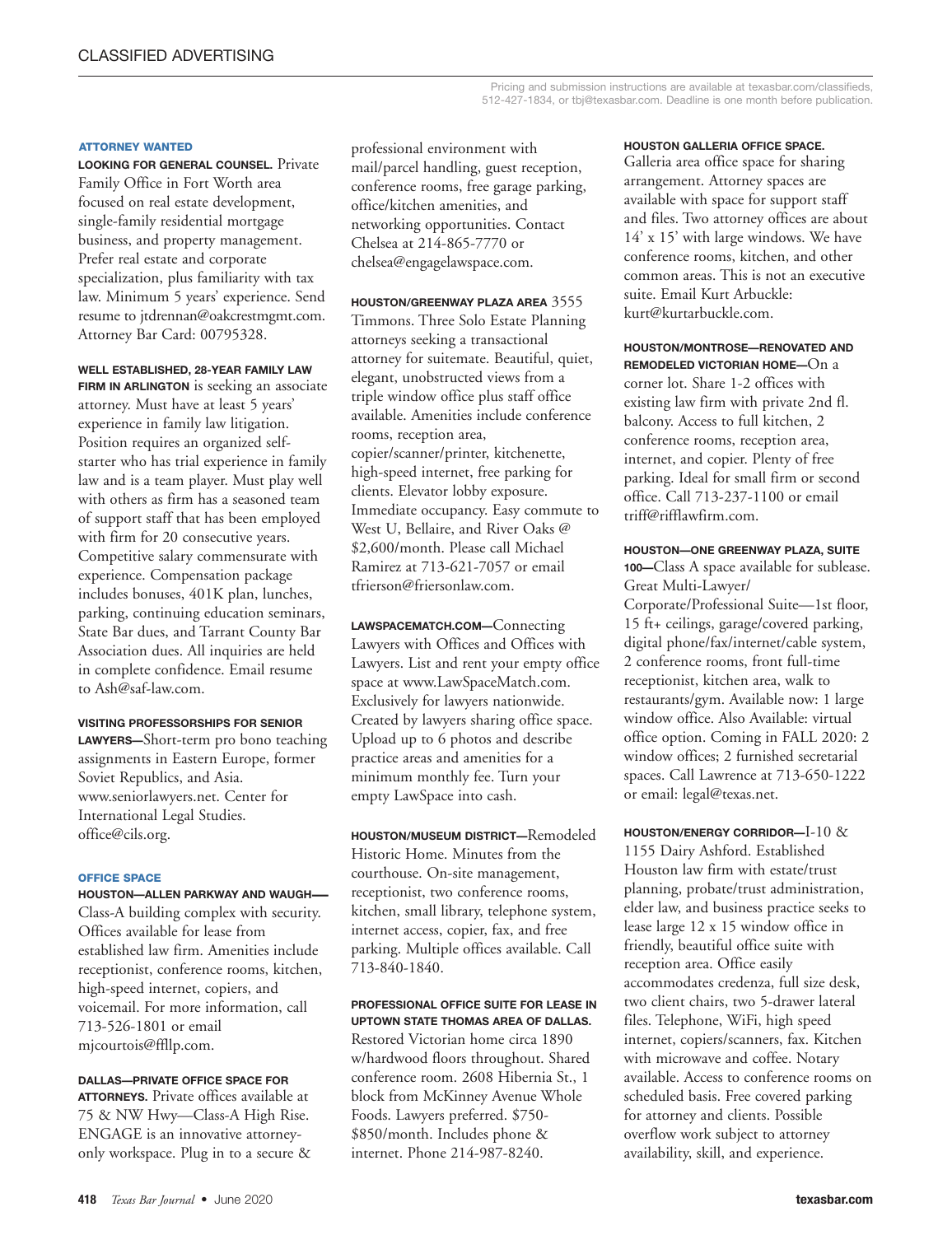\$895/month, quarterly term. Steve 713- 553-0732 (cell)/steve@mendellawfirm.com.

#### **POSITION WANTED**

#### **HARD WORKING, 1ST CHAIR EXPERIENCE TEAM PLAYER SEEKING NEW CHALLENGE—**

Driven, motivated team player with business litigation background seeking fresh, new challenge to apply litigation skills in insurance subrogation/defense/personal injury cases. Contact gdm8589@gmail.com.

#### **LEGAL SERVICES**

**MEXICAN LAW EXPERT—**Attorney, former law professor testifying for 22 years in cases filed in U.S. courts involving Mexican law issues: forum non conveniens, Mexican claims and defenses, personal injury, moral damages, Mexican contract law, and Mexican family law. Co-author, leading treatise in field. Plaintiffs/defendants. State/federal court. David Lopez, 210- 222-1642, dlopez@ccn-law.com.

**QUALITY LITIGATION HELP.** UT Law grad, former Big Law associate, licensed in TX and OR. Get efficient, high-quality help when you need it from an experienced litigator at no overhead cost: claim evaluation, legal research, motion & brief writing, discovery, etc. To learn more, contact: sanja.muranovic@muranoviclaw.com or 512-666-0261.

**SUMMARY JUDGMENT HELP—**Duke Law/Top-20 firm alumnus, 25-year specialist in complex legal research, and author of over 400 motions seeking/opposing summary judgment. Satisfied clientele include past editor, *Harvard Law Review,* as well as more than 150 *TBJ* subscribers. Fast, bright, reliable. I am very, very good at what I do. \$160/hour. Accept no substitute for the Original and Best—I find ways to win. Inquiries: ackerjohn@hotmail.com or www.ackerlegalresearch.com.

#### **EXPERIENCED FREELANCE PARALEGAL.**

Certified by TBLS in Civil Trial Law. Offering virtual paralegal services tailored to meet your specific litigation needs. 512-504-7115. www.txparalegal.com.

**TRIAL AND APPELLATE BRIEFS—SUMMARY JUDGMENT HELP.** Over 19 years of high praise from clients and co-counsel— Vanderbilt Law, AV-rated, published attorney. Thoroughly researched, powerfully written, signature ready responses to "no evidence" and "traditional" summary judgment motions. Memos, pleadings, motions, and quality appellate briefs on any issue, including contracts, torts, jurisdiction, choice-of-law, medical malpractice, fraud, product liability, experts, federal and constitutional law, etc. Don't let lack of experience or time keep you from winning. Free material review and consultation—\$155 per hour with 25% first project discount, or super low flat fee. Stuart Starry: 713-252-1415; email: stuart@starrylaw.com. Biography, references, and writing samples available at www.lawandfact.com.

**EXPERT IN MEXICAN LAW.** Practicing Mexican Attorney & Professor of Law. I have been testifying since 1987 before American courts in cases involving Mexican law issues: contracts, commercial law, family law, matrimonial assets, Mexican claims, defenses, and forum non conveniens. Author of leading articles and book on Mexican Law. Carlos A. Gabuardi, Ph.D., 202- 241-4829, cgabuardi@gabuardi.com.

**DEAF EXPERT AND ATTORNEY—**Criminal Defense Attorney and BEI Court Certified ASL Interpreter. Certified in the Reid Interrogation Technique. Can assist in defense, review Miranda Rights/Statements, interview witnesses, review interpretation, and/or legal interpreter for counsel. Call Amber D. Farrelly at 512-668-9100, go to adfelaw.com, or email amber@adfelaw.com.

#### **FORMER FEDERAL LAW CLERK AVAILABLE FOR CONTRACT WORK.** Licensed in FL,

TX. Research, writing, appearances, and trial support. Strong academics, large firm employment defense experience and boutique firm civil litigation, and arbitration experience. Local to Houston. Contact Jennifer Farrar: 954- 494-3143; jenniferpfarrar@gmail.com.

**REDUCE OVERHEAD COSTS!—**Outsource to an experienced civil litigator. Licensed in 2003, I provide wellresearched and high-quality legal work, including summary judgment motions/responses, appellate briefs, discovery, depositions, and more to solo practitioners and law firms. Reasonable rates. For more background information, visit anitashahani.com. Email anita@anitashahani.com or call 832-544-8516.

#### **VIETNAMESE MEDIATOR WILL TRAVEL**

**TEXAS.** Fort Bend County, Sugar Land Town Square, 2245 Texas Dr., Suite 300; Brazoria County, Pearland Town Center, 11200 Broadway, Ste. 2743, Pearland 77584; and Galveston County, South Shore, 2600 South Shore Blvd., Ste. 300, League City 77573. David C. Vuong, Esq. Mediator-Arbitrator, dvuong2001@yahoo.com, 832-328- 4778.

## **EXPERIENCED PATENT AND TRADEMARK—**

Attorney seeking referrals, overflow, and consulting work. USPTO, Texas and California bars (Cal inactive). Technical subjects: chemical, mechanical, software, business methods. Business segments: medical, semiconductor manufacturing, polyolefins, industrial chemicals, wireless (Wi-Fi), energy (drilling, fracturing, pumps, solar, wind); oilfield tools; offshore technology (well-bays, risers). 281-703-4820, JLW@wendtfirm.com, www.wendtfirm.com.

#### **OTHER SERVICES**

**PHYSICIANS FOR QUALITY** has been providing credible, board-certified practicing physicians and health care professionals as experts to plaintiff and defense attorneys in Texas since 1986. PFQ is the most cost-effective, experienced choice available. Kim Blackson will work directly with you to find the health care expert you require. 800-284-3627; kim@pfq.com; pfq.com.

**ECONOMIC DAMAGES EXPERT** Thomas Roney has more than 30 years' experience providing economic consulting services and expert testimony